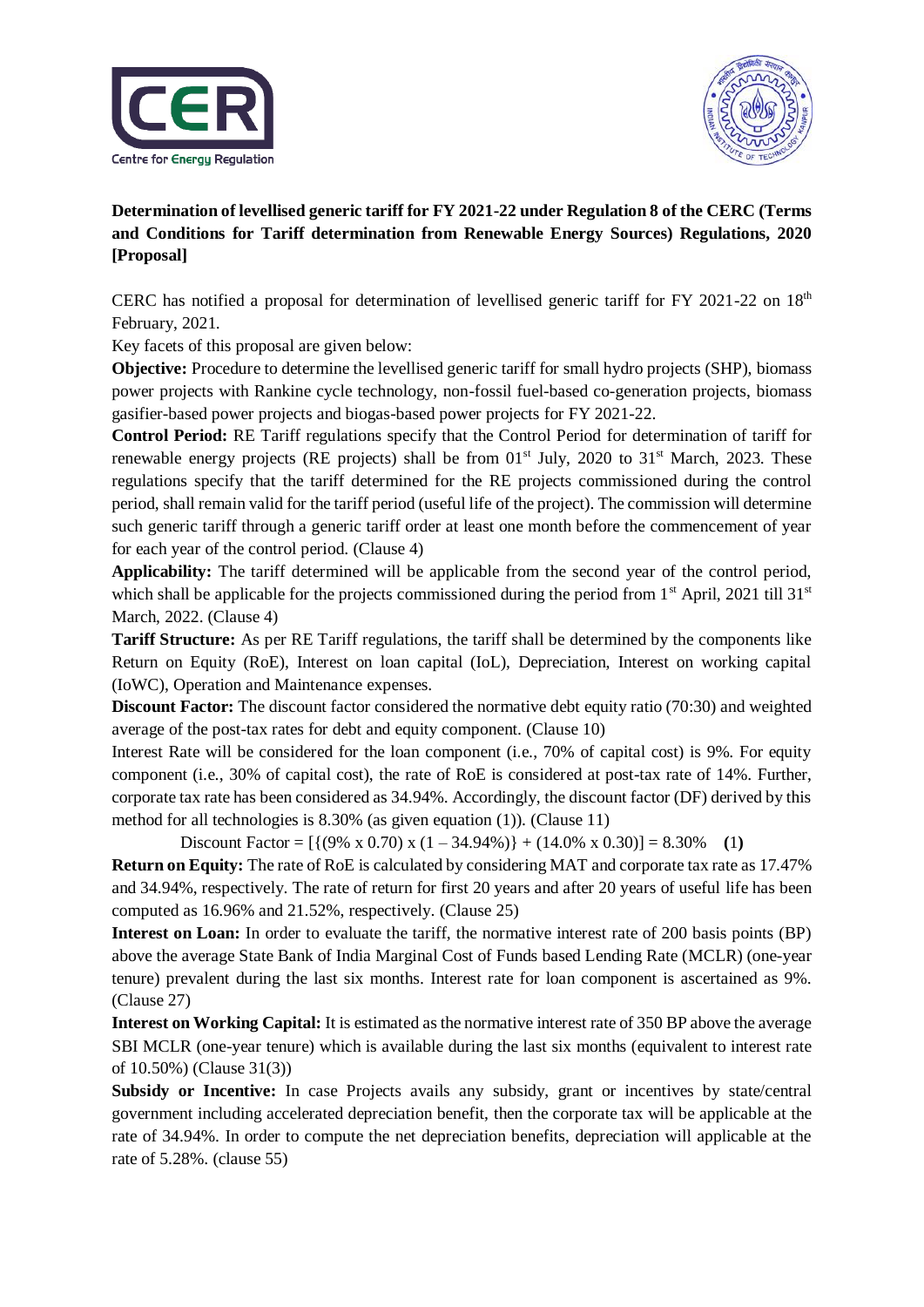



| Projects                              | Useful Life (Yrs.) | Project Size (MW)        | States/UTs                               | Capital<br>Cost<br>(7L/MW)                                                                                | Rate of<br>Depreciation<br>(%) |                                        | (9/6)          | $O&M(\overline{\mathfrak{r}}L/MW)$<br>Esn. @3.84%<br>$\mathbf{p}.\mathbf{a}$ |                        | Aux $(9/6)$                         | <b>SHR</b>                             | CV (kCal/kg)   |
|---------------------------------------|--------------------|--------------------------|------------------------------------------|-----------------------------------------------------------------------------------------------------------|--------------------------------|----------------------------------------|----------------|------------------------------------------------------------------------------|------------------------|-------------------------------------|----------------------------------------|----------------|
|                                       |                    |                          |                                          |                                                                                                           | up to<br>15<br>years           | 16 <sup>th</sup><br>year<br>on<br>ward | <b>CUF/PLF</b> | ${\bf F}{\bf Y}$<br>$20 - 21$                                                | <b>FY</b><br>$21 - 22$ |                                     | (kCal/kWh)                             |                |
| <b>SHP</b>                            | 40                 | < 5                      | HP, UK, WB,<br>J&K, Ladakh,<br><b>NE</b> | 1100                                                                                                      | 4.67                           | $0.8\,$                                | 45             | 41.78                                                                        | 43.38                  | $\mathbf{1}$                        |                                        |                |
|                                       |                    |                          | Others                                   | 780                                                                                                       | 4.67                           | 0.8                                    | 30             | 33.66                                                                        | 34.95                  | $\mathbf{1}$                        |                                        |                |
|                                       |                    | $5 -$<br>25              | HP, UK, WB,<br>J&K, Ladakh,<br><b>NE</b> | 1100                                                                                                      | 4.67                           | 0.8                                    | 45             | 31.34                                                                        | 32.54                  | $\mathbf{1}$                        |                                        |                |
|                                       |                    |                          | Others                                   | 900                                                                                                       | 4.67                           | 0.8                                    | 30             | 24.37                                                                        | 25.31                  | $\mathbf{1}$                        |                                        |                |
| <b>Biomass</b><br>(Rankine)           | 25                 | $\overline{\phantom{a}}$ | All India                                | Other than<br>$RSJ-WCC -$<br>559<br>Other than<br>$RSJ-ACC-$<br>600<br>RSJ-WCC-<br>611<br>RSJ-ACC-<br>652 | 4.67                           | $\overline{2}$                         | 80             | 46.42                                                                        | 48.20                  | <b>WCC</b><br>$-10$<br>ACC<br>$-12$ | 4200<br>(Trav.Grate)<br>4125<br>(AFBC) | 3100           |
| Co-generation<br>(Non-fossil<br>fuel) | 25                 | $\overline{\phantom{a}}$ | UP $&$ AP                                | 492                                                                                                       | 4.67                           | $\boldsymbol{2}$                       | 45             | 24.52                                                                        | 25.46                  | 8.5                                 | 3600                                   | 2250           |
|                                       |                    | $\overline{\phantom{a}}$ | TN & MH                                  | 492                                                                                                       | 4.67                           | $\overline{2}$                         | 60             | 24.52                                                                        | 25.46                  | 8.5                                 | 3600                                   | 2250           |
|                                       |                    | $\equiv$                 | Others                                   | 492                                                                                                       | 4.67                           | $\sqrt{2}$                             | 53             | 24.52                                                                        | 25.46                  | 8.5                                 | 3600                                   | 2250           |
| <b>Biomass</b><br>(Gasifier)          | 25                 | $\blacksquare$           | All India                                | 443                                                                                                       | 4.67                           | $\sqrt{2}$                             | 85             | 61.31                                                                        | 63.66                  | $10\,$                              | $\blacksquare$                         | $\blacksquare$ |
| <b>Biogas</b>                         | $25\,$             | $\overline{\phantom{a}}$ | All India                                | 886                                                                                                       | 4.67                           | $\sqrt{2}$                             | 90             | 61.31                                                                        | 63.66                  | 12                                  | -                                      |                |

Note: RSJ- Rice straw and Juliflora (plantation) based project; WCC - Water cooled condenser; ACC - Air cooled condenser

The Regulation can be accessed **[here](http://cercind.gov.in/2021/whatsnew/Proposal%20for%20RE%20Tariff%20Order%202021-22.pdf)** .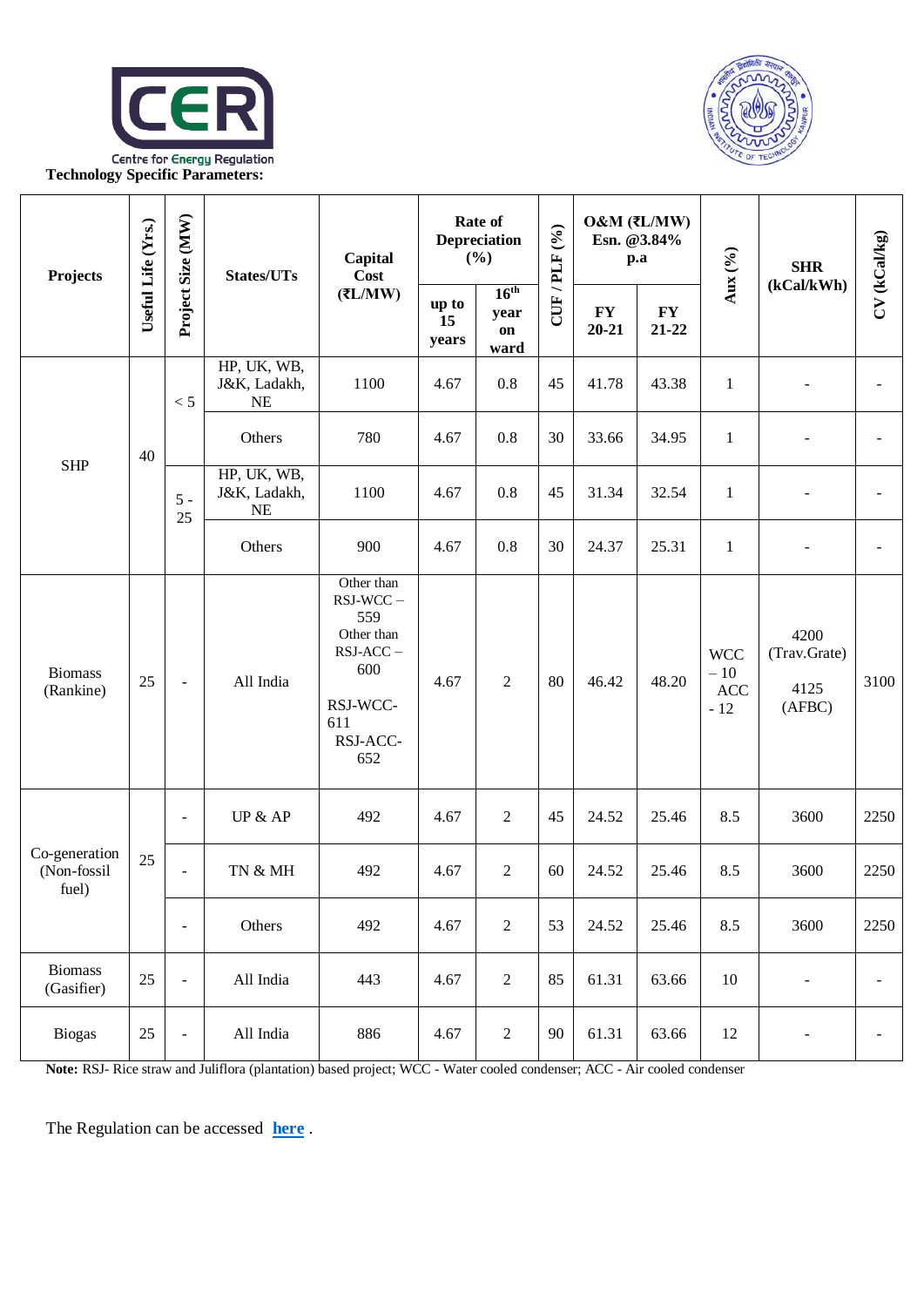



## **CER Opinion –**

**CER Swiss Challenge for all Cases Involving Project-Specific Tariff:** As per current scenario the energy market is mature enough. The solar as well as wind technologies have witnessed a significant competition. The relative success of competitive technologies further encourages the competitiveness in the sector, CERC should leave it to the market forces.

The renewable energy (RE) sector particularly solar and wind energy has witnessed matured in assimilating the comparative spirit. The regulatory framework for development of these mature RE technology should now be largely based on the competitive discovery of tariff. In case, there are very special circumstances which may entail project-specific tariff, the Commission may like to introduce the Swiss Challenge approach post determination of tariff. Such projects, once offered for competitive bidding under Swiss Challenge approach, would help bring further cost reduction for procurement of power through such projects. CERC may like to issue separate regulation for the same, or introduce enabling provision in the proposed RE Tariff regulation.

**Rate of Interest for Estimation of Discount Factor:** It is suggested that the interest rate considered for estimation of discount factor should be linked to a benchmark interest rate. This will allow for automatic revision of the interest rate of the subsequent years.

In line with the CERC terms and condition for Tariff determination from Renewable Energy Sources Regulations, 2020, the rate of interest may be set at rate of interest of SBI MCLR plus two hundred (200) basis points, which currently translates to the same rate however, a clear enunciation of the underlined principle for deriving the interest rate will reduce regulatory uncertainty.

- **Tax Rate:** The specified corporate tax rate @34.94% is the maximum applicable tax rate for an Indian corporate. However, in the light of the recent income tax amendments in the recent budget, the actual tax paid may be significantly lower, specifically for small size companies. Furthermore, the available revenues for reducing tax burden leads to a significantly lower effective tax rate for the corporate entities. Thus, the calculated discount factor would provide the uppermost estimation for the same.
- **Capital Cost:** The prevailing approach to specify capital cost for individual RE technology does not provide sufficient incentive for cost reduction, improvement in technology and construction management practices. Furthermore, a part of capital cost is influenced by the prevailing interest rate which influences not only the interest during construction but also influence other cost components constituting overall capital cost. The components of capital cost are given below:
	- a) Cost of land
	- b) Including plant & machinery
	- c) Civil work, erection and commissioning
	- d) Financing cost and interest during construction
	- e) Evacuation infrastructure

The significant difference of the competitive RE tariff and those determined in the tariff regulation highlight overestimation of the capital cost for the purpose of determination of RE tariff under these regulations. While the RE technologies covered under these regulations has not yet attained sufficient maturity as witnessed in case of solar and wind energy. The regulatory approach in setting capital cost benchmark for the identified RE technologies should provide necessary signals to the investors, technology developers, EPC contractors, manufacturers, vendors as well as lenders to bring about reduction in capital cost through innovation, efficient operational practices. This can be